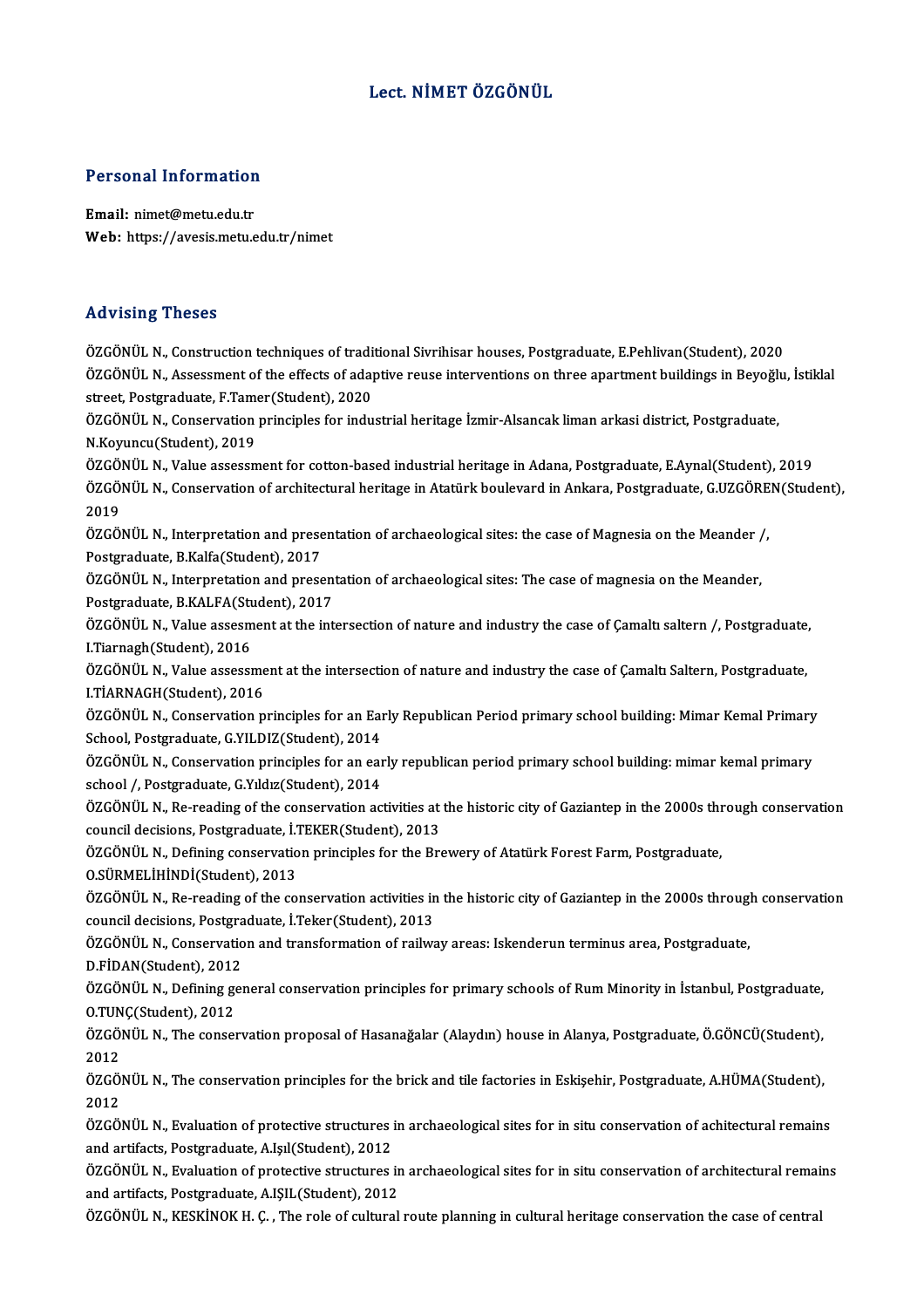Lycia, Postgraduate, E.Karataş(Student), 2011

Lycia, Postgraduate, E.Karataş(Student), 2011<br>ÖZGÖNÜL N., The Restoration Project of Çukur Hamam in Birgi, Postgraduate, D.ZİLAN(Student), 2011<br>ÖZGÖNÜL N., The rele of sultural reute planning in sultural beritage sensewyst

ÖZGÖNÜL N., The role of cultural route planning in cultural heritage conservation The Central Lycia case, Postgraduate, ÖZGÖNÜL N., The Restoratio<br>ÖZGÖNÜL N., The role of cul<br>E.KARATAŞ(Student), 2011<br>ÖZGÖNÜL N. Interventione ÖZGÖNÜL N., The role of cultural route planning in cultural heritage conservation The Central Lycia case, Postgrad<br>E.KARATAŞ(Student), 2011<br>ÖZGÖNÜL N., Interventions on immovable archaeological heritage as a tool for new f

E.KARATAŞ(Student), 2011<br>ÖZGÖNÜL N., Interventions<br>G.ŞİMŞEK(Student), 2009 ÖZGÖNÜL N., Interventions on immovable archaeological heritage as a tool for new formation process, Docto<br>G.ŞİMŞEK(Student), 2009<br>ÖZGÖNÜL N., Value assessment for industrial heritage in Zonguldak, Postgraduate, A.KILINÇ(St

ÖZGÖNÜL N., Intervention principles in wet spaces for contemporary residential use, in Eski Foça traditional dwellings,<br>Postgraduate, E,ERDEM(Student), 2007 ÖZGÖNÜL N., Value assessment for industrial heritage in Zonguldak, Postgraduate, A.KILINÇ(Student), 2009 ÖZGÖNÜL N., Intervention principles in wet spaces for contemporary residential use, in Eski Foça traditional dw<br>Postgraduate, E.ERDEM(Student), 2007<br>ÖZGÖNÜL N., A critical assessment for reuse of traditional dwellings as b

Postgraduate, E.ERDEM(S.<br>ÖZGÖNÜL N., A critical as:<br>Ş.GÜNEŞ(Student), 2007<br>ÖZGÖNÜL N. A critical as: ÖZGÖNÜL N., A critical assessment for reuse of traditional dwellings as boutique hotels in Ürgüp, Postgraduate,<br>Ş.GÜNEŞ(Student), 2007<br>ÖZGÖNÜL N., A critical assessment for reuse of traditional dwellings as "Boutique Hotel

Ş.GÜNEŞ(Student), 2007<br>ÖZGÖNÜL N., A critical assessment for reuse of traditional dwellings as "Boutique Hotels" in Urgup, Postgraduate,<br>Ş.Güneş(Student), 2007 ÖZGÖNÜL N., A critical assessment for reuse of traditional dwellings as "Boutique Hotels" in Urgup, Postgraduate,<br>\$.Güneş(Student), 2007<br>ÖZGÖNÜL N., Assessment of user-ascribed values for cultural properties in relation wi

\$.Güneş(Student), 2007<br>ÖZGÖNÜL N., Assessment of user-ascribed v<br>Tarsus, Doctorate, M.UÇAR(Student), 2007<br>ÖZGÖNÜL N., Internretation of sultural berü ÖZGÖNÜL N., Assessment of user-ascribed values for cultural properties in relation with planning process case study:<br>Tarsus, Doctorate, M.UÇAR(Student), 2007<br>ÖZGÖNÜL N., Interpretation of cultural heritage sites the case: Tarsus, Doctorate, M.UÇAR(Student), 2007

S.YILDIRIM(Student), 2007

ÖZGÖNÜL N., Interpretation of cultural heritage sites the case: Boston National Historical Park in the U.S.A., Postgraduate,<br>S.YILDIRIM(Student), 2007<br>ÖZGÖNÜL N., The restoration project of the old Agricultural Bank buildi ÖZGÖNÜL N., The restoration project of the old Agricultural Bank building in Mersin, Postgraduate, N.NAYCI(Student),<br>2005<br>ÖZGÖNÜL N., Design guidelines for shop buildings in Beypazarı historic commercial center, Postgradua

2005<br>ÖZGÖNÜL N., Design guid<br>S.ÖZGÜR(Student), 2005<br>ÖZCÖNÜL N. Managamar ÖZGÖNÜL N., Design guidelines for shop buildings in Beypazarı historic commercial center, Postgradı<br>S.ÖZGÜR(Student), 2005<br>ÖZGÖNÜL N., Management of archaeological sites case study: Magnesia ad maendrum, Postgraduate,<br>P.N.

ÖZGÖNÜL N., Management of archaeological sites case study: Magnesia ad maendrum, Postgraduate,<br>B.NİLGÜN(Student), 2002

ÖZGÖNÜL N., Management of archaeological sites case study: Magnesia ad maendrum, Postgraduate,<br>B.NİLGÜN(Student), 2002<br>ÖZGÖNÜL N., Management of archaeological sites case study : magnesia ad maeandrum., Postgraduate, N.Bil <mark>B NİL</mark><br>ÖZGÖ<br>2002<br>ÖZCÖ ÖZGÖNÜL N., Management of archaeological sites case study : magnesia ad maeandrum., Postgraduate, N.Bilge(S<br>2002<br>ÖZGÖNÜL N., A Study on Anafartalar Street-Ankara and a group of apartment houses defining it as a problem of<br>

2002<br>ÖZGÖNÜL N., A Study on Anafartalar Street-Ankara a<br>conservation, Postaration preject of Murrluade Han<br>ÖZGÖNÜL N., Postaration preject of Murrluade Han ÖZGÖNÜL N., A Study on Anafartalar Street-Ankara and a group of apartment houses defining it as a problem of conservation, Postgraduate, G.KEFU(Student), 2001<br>ÖZGÖNÜL N., Restoration project of Mısırlızade Han in Lefkoşa C

conservation, Postgraduate, G.KEFU(Student), 2001<br>ÖZGÖNÜL N., Restoration project of Mısırlızade Han in Lefkoşa Cyprus, Postgraduate, H.ANAY(Student), 2001<br>ÖZGÖNÜL N., Visual investigation techniques monumental buildings c ÖZGÖNÜL N., Restoration pro<br>ÖZGÖNÜL N., Visual investiga<br>A.Nizamoğlu(Student), 1998<br>ÖZGÖNÜL N. Visual investiga ÖZGÖNÜL N., Visual investigation techniques monumental buildings case study: archangles church, Postgraduate,<br>A.Nizamoğlu(Student), 1998<br>ÖZGÖNÜL N., Visual investigations techniques of monumental buildings, case study: arc

A.Nizamoğlu(Student), 1998<br>ÖZGÖNÜL N., Visual investigations techniques of monumental buildings, case study: archangles church, Postgraduate,<br>A.NİZAMOĞLU(Student), 1998 ÖZGÖNÜL N., Visual investigations techniques of monumental buildings, case study: archangles church, Postgraduate,<br>A.NİZAMOĞLU(Student), 1998<br>ÖZGÖNÜL N., Archaelogical heritage management for conservation and development s

A.NİZAMOĞLU(Student),<br>ÖZGÖNÜL N., Archaelogi<br>T.AKAN(Student), 1996 ÖZGÖNÜL N., Archaelogical heritage management for conservation and development scase study: Phaselis, Po<br>T.AKAN(Student), 1996<br>ÖZGÖNÜL N., Urban archaeology: As the basis for the studies on the future of the town case stud

T.AKAN(Student), 1996<br>ÖZGÖNÜL N., Urban archaeology: As th<br>Postgraduate, A.GÜLİZ(Student), 1996<br>ÖZGÖNÜL N. The Pestenstian and rehe ÖZGÖNÜL N., Urban archaeology: As the basis for the studies on the future of the town case study: Berga<br>Postgraduate, A.GÜLİZ(Student), 1996<br>ÖZGÖNÜL N., The Restoration and rehabilitation project of Akmescit district in Ka

Postgraduate, A.GÜLİZ(Student), 1996<br>ÖZGÖNÜL N., The Restoration and reha<br>Y.AYHAN(Student), 1995 ÖZGÖNÜL N., The Restoration and rehabilitation project of Akmescit district in Kastamonu, Postgraduate,<br>Y.AYHAN(Student), 1995<br>ÖZGÖNÜL N., Restoration project for Dervişağa Medresesi in Birgi, Ödemiş, İzmir, Postgraduate,<br>

ÖZGÖNÜL N., Restoration project for Dervişağa Medresesi in Birgi, Ödemiş, İzmir, Postgraduate,

ÖZGÖNÜL N., Restoration project of Saatli Medrese in Edirne, Postgraduate, İ.EREN(Student), 1991

# ozgonol n., restoration project of saatif medi<br>Articles Published in Other Journals **Tricles Published in Other**<br>I. Ulus Tarihi Kent Merkezi<br>Medrer E. ALTAN T. F. ÖZC

I. Ulus Tarihi Kent Merkezi<br>Madran E., ALTAN T. E., ÖZGÖNÜL N.

ExpertReports

Planlama, 2015 (National Non-Refereed Journal)